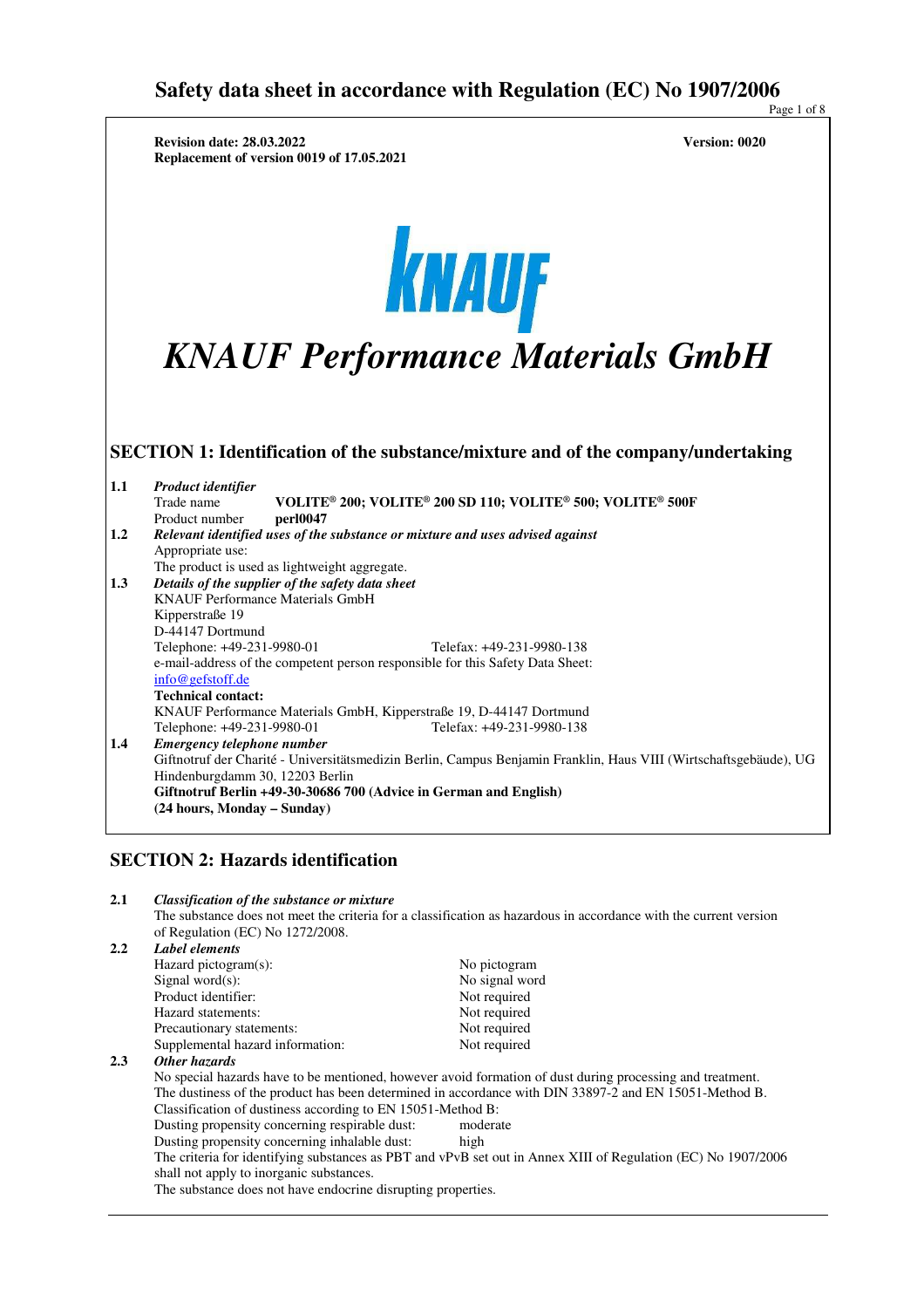| Trade name:     | VOLITE <sup>®</sup> 200; VOLITE <sup>®</sup> 200 SD 110; VOLITE <sup>®</sup> 500; VOLITE <sup>®</sup> 500F |                           |  |
|-----------------|------------------------------------------------------------------------------------------------------------|---------------------------|--|
|                 | Company/Undertaking: KNAUF Performance Materials GmbH                                                      |                           |  |
|                 | Kipperstraße 19, D-44147 Dortmund                                                                          | Revision date: 28.03.2022 |  |
| Telephone       | +49-231-9980-01                                                                                            |                           |  |
| Product number: | per10047                                                                                                   |                           |  |

## **SECTION 3: Composition/information on ingredients**

| 3.1   | <b>Substances</b>             |                                                                                                                              |
|-------|-------------------------------|------------------------------------------------------------------------------------------------------------------------------|
|       | REACH registration number:    |                                                                                                                              |
|       |                               | According to Annex V $(7)$ , perlite is exempted from the obligation to register, if it is not chemically modified.          |
| 3.1.1 |                               | Main constituent of the substance                                                                                            |
|       |                               | This product is perfite of volcanic origin recovered by expansion at temperatures above $1000^{\circ}$ C.                    |
|       | CAS No:                       | 93763-70-3                                                                                                                   |
|       | EC No:                        | 618-970-4                                                                                                                    |
|       | Index No:                     | Not listed                                                                                                                   |
| 3.1.2 |                               | Impurity, stabilising additive, or individual constituent                                                                    |
|       |                               | The product contains quartz. The content of the respirable dust fraction is less than $1\%$ in the dust fraction of perlite. |
|       | CAS No:                       | 14808-60-7                                                                                                                   |
|       | EC No:                        | 238-878-4                                                                                                                    |
|       | Index No:                     | Not listed                                                                                                                   |
| 3.1.3 | <b>Additional information</b> |                                                                                                                              |

None.

## **SECTION 4: First aid measures**

| 4.1   | <b>Description of first aid measures</b>                                                                          |
|-------|-------------------------------------------------------------------------------------------------------------------|
| 4.1.1 | <b>General information</b>                                                                                        |
|       | Emergency eyewash should be provided in the immediate working surroundings.                                       |
|       | 4.1.2 In case of inhalation                                                                                       |
|       | If liberated dust is inhaled, ensure supply of fresh air. In the event of symptoms take medical treatment.        |
|       | 4.1.3 In case of contact with skin                                                                                |
|       | No special measures necessary.                                                                                    |
|       | 4.1.4 In case of contact with eyes                                                                                |
|       | In case of contact with eyes, rinse immediately with plenty of flowing water for 10 to 15 minutes holding eyelids |
|       | apart and consult an ophthalmologist. Remove contact lenses, if present and easy to do.                           |
|       | Do not rub eyes, cornea damage is possible by mechanical stress.                                                  |
| 4.1.5 | In case of ingestion                                                                                              |
|       | No special measures necessary.                                                                                    |
| 4.2   | Most important symptoms and effects, both acute and delayed                                                       |
|       | If liberated dust is inhaled: irritant effect on the respiratory tract, e.g. burning, coughing.                   |
|       | In case of contact of liberated dust with eyes: burning eyes, tears.                                              |
| 4.3   | Indication of any immediate medical attention and special treatment needed                                        |
|       | Treat symptomatically. No information available.                                                                  |
|       |                                                                                                                   |

### **SECTION 5: Firefighting measures**

| 5.1 | <b>Extinguishing media</b> |  |
|-----|----------------------------|--|
|     |                            |  |

**5.1.1** *Suitable extinguishing media* 

```
 Product itself is non-combustible. Fire extinguishing method of surrounding areas must be discussed.
```
- **5.1.2** *Unsuitable extinguishing media*
- Product itself is non-combustible. Fire extinguishing method of surrounding areas must be discussed. **5.2** *Special hazards arising from the substance or mixture*
- No special hazards have to be mentioned.
- **5.3** *Advice for firefighters*  Wear self-contained breathing apparatus.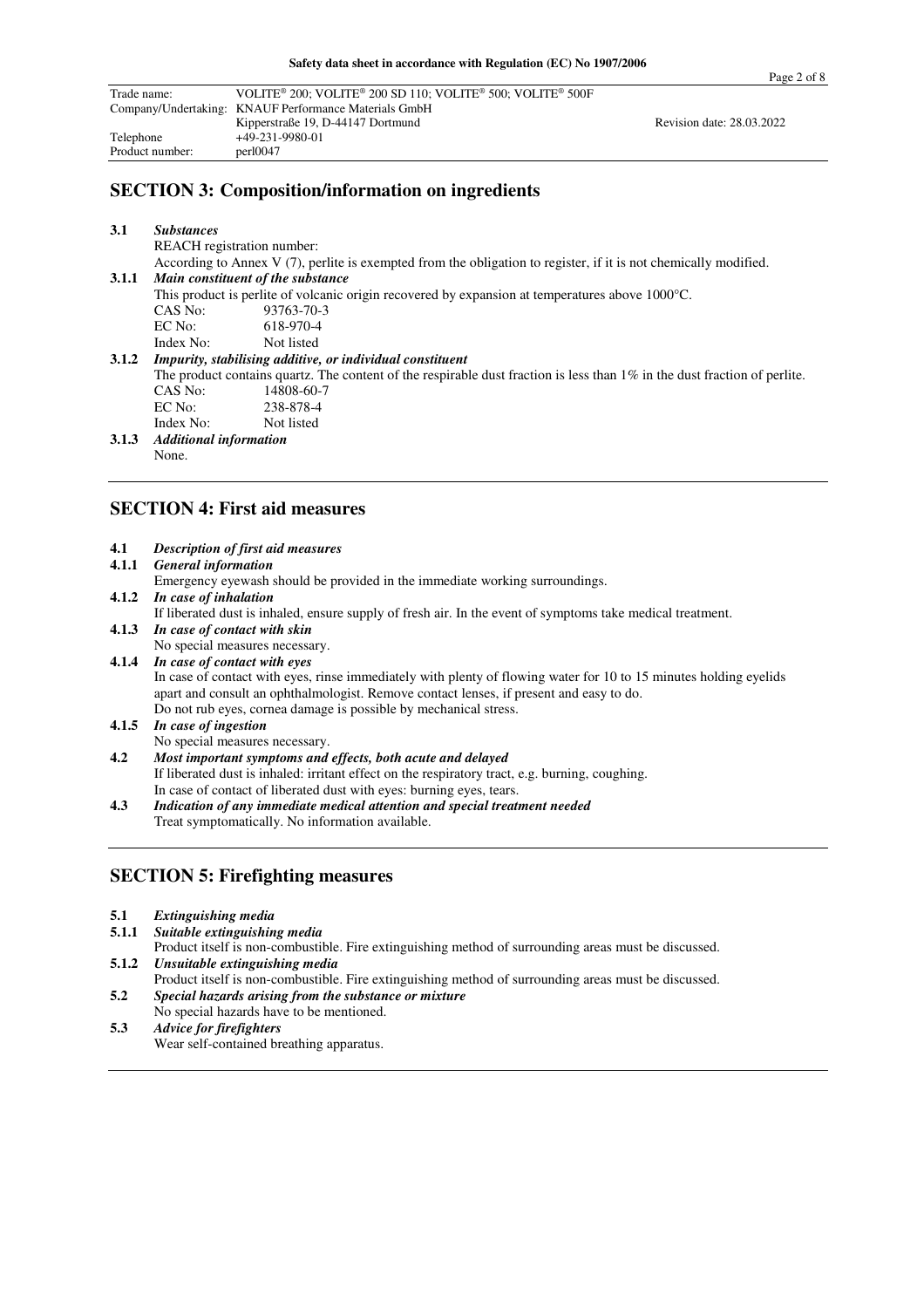| Trade name:     | VOLITE <sup>®</sup> 200; VOLITE <sup>®</sup> 200 SD 110; VOLITE <sup>®</sup> 500; VOLITE <sup>®</sup> 500F |                           |  |
|-----------------|------------------------------------------------------------------------------------------------------------|---------------------------|--|
|                 | Company/Undertaking: KNAUF Performance Materials GmbH                                                      |                           |  |
|                 | Kipperstraße 19, D-44147 Dortmund                                                                          | Revision date: 28.03.2022 |  |
| Telephone       | +49-231-9980-01                                                                                            |                           |  |
| Product number: | perl0047                                                                                                   |                           |  |

#### **SECTION 6: Accidental release measures**

- **6.1** *Personal precautions, protective equipment and emergency procedures*
- **6.1.1** *For non-emergency personnel*  Avoid formation of dust. Ensure adequate ventilation. Keep away from unprotected people. **6.1.2** *For emergency responders*  For suitable fabric for personal protective clothing see Section 8. **6.2** *Environmental precautions* No special measures necessary. **6.3** *Methods and material for containment and cleaning up*
- Pick up mechanically. Avoid formation of dust. Do not use compressed air for cleaning surfaces or clothing. Use approved industrial vacuum cleaner for removal. **6.4** *Reference to other sections*

For personal protective equipment see also Section 8. For disposal considerations see also Section 13.

#### **SECTION 7: Handling and storage**

#### **7.1** *Precautions for safe handling*

**7.1.1** *Advice on safe handling*

Avoid formation of dust. When filling, transferring, or emptying of containers, adequate suctioning close to work place necessary. Do not compress empty bags, except when contained in another clean bag.

Dust deposits that cannot be avoided must be taken up regularly.

Comply with the minimum standards in accordance with TRGS 500<sup>1</sup>. In case of release of mineral dust, comply with the protective measures in accordance with TRGS 559<sup>1</sup>.

 In case of dust formation and release of only small amounts of dust (range of grams) the model solutions of the Control Guidance Sheets  $100<sup>1</sup>$ , La- $101<sup>1</sup>$  and  $110<sup>1</sup>$  must be taken into consideration in designing the work process. In case of dust formation and release of medium to large amounts of dust (range of kilograms up to tons) the model solutions of the Control Guidance Sheets  $200<sup>1</sup>$ ,  $208<sup>1</sup>$  and  $240<sup>1</sup>$  must be additionally taken into consideration.

- **7.1.2** *Advice on general occupational hygiene* Do not inhale dust. Use suitable barrier skin cream in case of sensitive skin. Emergency eyewash should be provided in the immediate working surroundings.<br> **Example 1.2** Conditions for safe storage, including any incompatibilities
- **7.2** *Conditions for safe storage, including any incompatibilities*
- **7.2.1** *Advice on protection against fire and explosion*
- No special measures necessary.
- **7.2.2** *Requirements for storage rooms and vessels*

Keep only in the original container. Keep container tightly closed.

- **7.2.3** *Advice on storage compatibility* Do not store together with hydrofluoric acid. The information about joint storage given in Table 12 of TRGS  $510<sup>1</sup>$  must be observed. **7.2.4** *Further information on storage conditions* Store in a dry place.
- **7.2.5** *Storage class (for Germany only)*
- LGK 13 in accordance with TRGS  $510<sup>1</sup>$ .
- **7.3** *Specific end use(s)*  The product is only intended for the uses mentioned under subsection 1.2.

### **SECTION 8: Exposure controls/personal protection**

#### **8.1** *Control parameters*

| <b>CAS</b> number | <b>Identification</b> | <b>Limit values</b>                         | <b>Remarks</b>                      |
|-------------------|-----------------------|---------------------------------------------|-------------------------------------|
| 93763-70-3        | perlite               |                                             | National limit values - eight hours |
|                   |                       | $5 \text{ mg/m}^3$ inhalable aerosol        | Austria                             |
|                   |                       | $10 \text{ mg/m}^3$                         | Belgium                             |
|                   |                       | $4 \text{ mg/m}^3$                          | Latvia                              |
|                   |                       | $10 \text{ mg/m}^3$ - total dust            | Norway                              |
|                   |                       | $4$ mg/m <sup>3</sup> - respirable fraction | Norway                              |
|                   |                       |                                             | National limit values – short term  |
|                   |                       | $10 \text{ mg/m}^3$ inhalable aerosol       | Austria                             |

The methods for measuring chemical agents in workplace atmosphere must meet the general requirements of EN 481, EN 482 and EN 689.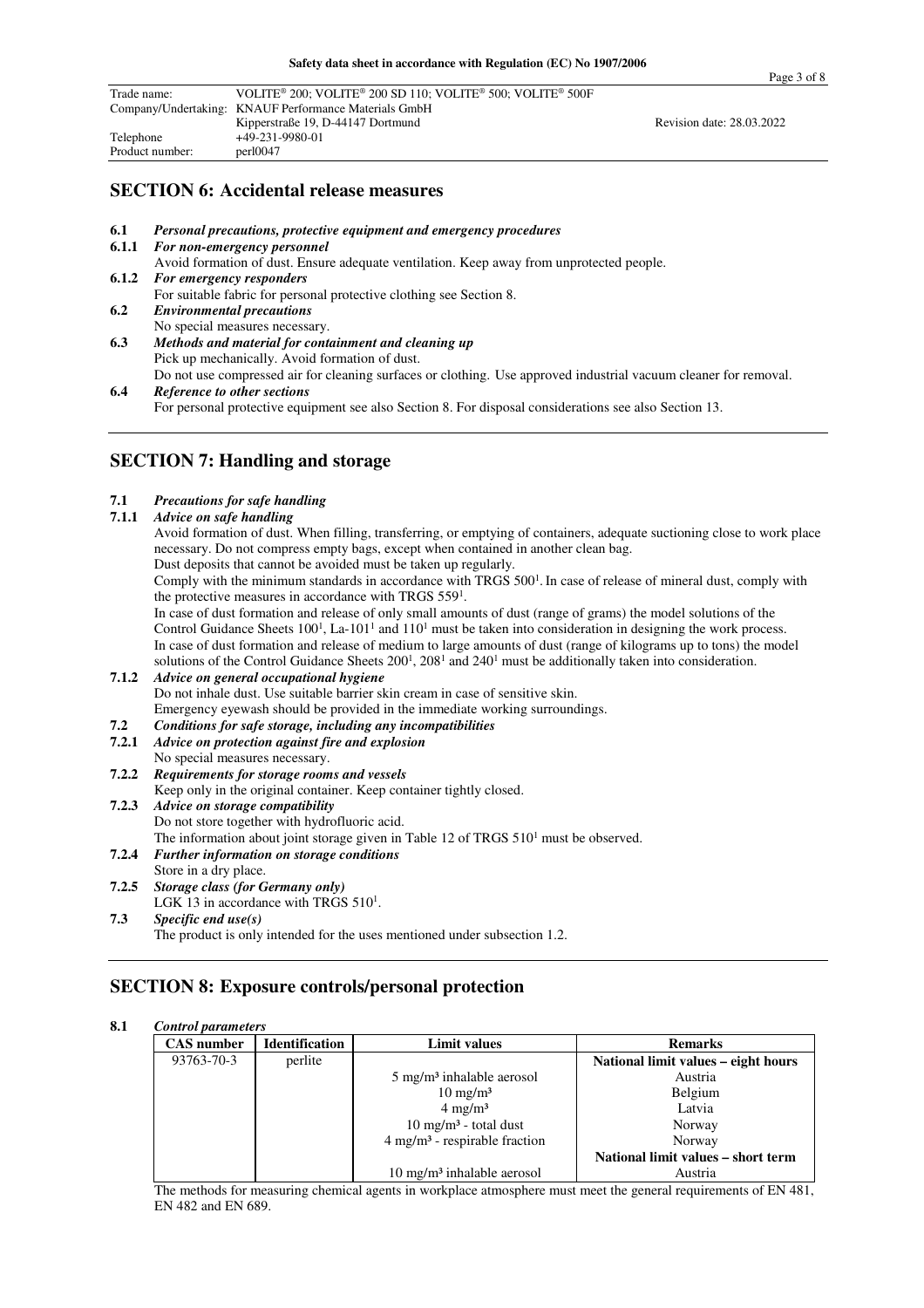|             |                                | Safety data sheet in accordance with Regulation (EC) No 1907/2000                                                                                         | Page 4 of 8               |  |  |
|-------------|--------------------------------|-----------------------------------------------------------------------------------------------------------------------------------------------------------|---------------------------|--|--|
| Trade name: |                                | VOLITE® 200; VOLITE® 200 SD 110; VOLITE® 500; VOLITE® 500F                                                                                                |                           |  |  |
|             |                                | Company/Undertaking: KNAUF Performance Materials GmbH                                                                                                     |                           |  |  |
|             |                                | Kipperstraße 19, D-44147 Dortmund                                                                                                                         | Revision date: 28.03.2022 |  |  |
| Telephone   |                                | +49-231-9980-01                                                                                                                                           |                           |  |  |
|             | Product number:                | perl0047                                                                                                                                                  |                           |  |  |
| 8.2         | <b>Exposure controls</b>       |                                                                                                                                                           |                           |  |  |
| 8.2.1       |                                | Appropriate engineering controls                                                                                                                          |                           |  |  |
|             |                                | Technical measures and appropriate working operations should be given priority over the use of personal protective<br>equipment. See also subsection 7.1. |                           |  |  |
|             |                                | In case of dust formation exhaust ventilation at the object (initiation point) is necessary.                                                              |                           |  |  |
|             |                                | In case of release of dust, additionally comply with the protective measures in accordance with TRGS $5591$ .                                             |                           |  |  |
|             |                                | The effectiveness of suitable protective measures must be controlled.                                                                                     |                           |  |  |
|             |                                | Suitable assessment methods are described in the German TRGS 402 <sup>1</sup> .                                                                           |                           |  |  |
| 8.2.2       |                                | Individual protection measures, such as personal protective equipment                                                                                     |                           |  |  |
|             |                                | Personal protective equipment needs to be selected specifically for the workplace, depending on concentrations and                                        |                           |  |  |
|             |                                | quantities of the hazardous substances handled. In the cases of special applications, it is recommended to check the                                      |                           |  |  |
|             |                                | chemical resistance with the manufacturer/supplier of the personal protective equipment.                                                                  |                           |  |  |
|             | 8.2.2.1 Eye/face protection    |                                                                                                                                                           |                           |  |  |
|             |                                | Tightly fitting safety glasses in accordance with EN 166 (in case of dust formation).                                                                     |                           |  |  |
|             | 8.2.2.2 Skin protection        |                                                                                                                                                           |                           |  |  |
|             | <b>Hand protection:</b>        |                                                                                                                                                           |                           |  |  |
|             |                                | Work gloves for protection against mechanical damage.                                                                                                     |                           |  |  |
|             | <b>Body protection:</b>        |                                                                                                                                                           |                           |  |  |
|             | Not necessary.                 |                                                                                                                                                           |                           |  |  |
|             | 8.2.2.3 Respiratory protection |                                                                                                                                                           |                           |  |  |
|             |                                | Filtering half mask to protect against particles FFP1 – FFP3 in accordance with EN 149 (in dust-laden atmosphere).                                        |                           |  |  |
|             |                                | Maximum use concentration for substances with occupational exposure limit values (OELV):                                                                  |                           |  |  |
|             |                                | P1-filter up to max. 4 x OELV;                                                                                                                            |                           |  |  |
|             |                                | P2-filter up to max. 10 x OELV;                                                                                                                           |                           |  |  |
|             |                                | P3-filter up to max. 30 x OELV.                                                                                                                           |                           |  |  |
|             |                                | These values are only valid for Germany in accordance with the German DGUV Regel $112-1902$ .                                                             |                           |  |  |
|             |                                | The limitations in wearing time according to the DGUV Regel $112-1902$ (rule of the German employers' liability                                           |                           |  |  |
|             |                                | insurance association) for the use of respirators have to observed.                                                                                       |                           |  |  |
|             | 8.2.2.4 Thermal hazards        |                                                                                                                                                           |                           |  |  |
|             | Not relevant.                  |                                                                                                                                                           |                           |  |  |
| 8.2.3       |                                | Environmental exposure controls                                                                                                                           |                           |  |  |

8.2.3 *Environmental exp* See Section 6.

## **SECTION 9: Physical and chemical properties**

| 9.1 | Information on basic physical and chemical properties               |                                                                |  |  |
|-----|---------------------------------------------------------------------|----------------------------------------------------------------|--|--|
|     | Physical state:                                                     | solid                                                          |  |  |
|     | Colour:                                                             | white                                                          |  |  |
|     | Odour:                                                              | odourless                                                      |  |  |
|     | Odour threshold:                                                    | no data available                                              |  |  |
|     | Melting point/freezing point $({}^{\circ}C)$ :                      | approx. 1400                                                   |  |  |
|     | Boiling point/initial boiling point/boiling range $({}^{\circ}C)$ : | not applicable                                                 |  |  |
|     | Flammability:                                                       | not combustible                                                |  |  |
|     | Lower explosion limit:                                              | not applicable                                                 |  |  |
|     | Upper explosion limit:                                              | not applicable                                                 |  |  |
|     | Flash point $(^{\circ}C)$ , closed cup:                             | not applicable                                                 |  |  |
|     | Auto-ignition temperature $(^{\circ}C)$ :                           | not applicable                                                 |  |  |
|     | Decomposition temperature $(^{\circ}C)$ :                           | temperature resistance up to $800^{\circ}$ C                   |  |  |
|     | $pH$ (as supplied) (20 $^{\circ}C$ ):                               | $6 - 8.5$                                                      |  |  |
|     | Kinematic viscosity (mm <sup>2</sup> /s):                           | not applicable                                                 |  |  |
|     | Solubility in water:                                                | $\leq 1$ wt $\%$                                               |  |  |
|     | Soluble in:                                                         | no data available                                              |  |  |
|     | Partition coefficient: n-octanol/water (log value):                 | not applicable                                                 |  |  |
|     | Vapour pressure $(20^{\circ}C)$ (mbar):                             | not applicable                                                 |  |  |
|     | Density $(g/cm3)$ :                                                 | 2.3                                                            |  |  |
|     | Bulk density $(g/l)$ :                                              | $90 - 150$                                                     |  |  |
|     | Relative vapour density $(20^{\circ}C)$ :                           | not applicable                                                 |  |  |
|     | Particle characteristics:                                           | dusty                                                          |  |  |
|     |                                                                     | Classification of dustiness in accordance with DIN 33897-2 and |  |  |
|     |                                                                     | EN 15051-Method B:                                             |  |  |
|     |                                                                     | dusting propensity concerning respirable dust: moderate        |  |  |

dusting propensity concerning inhalable dust: high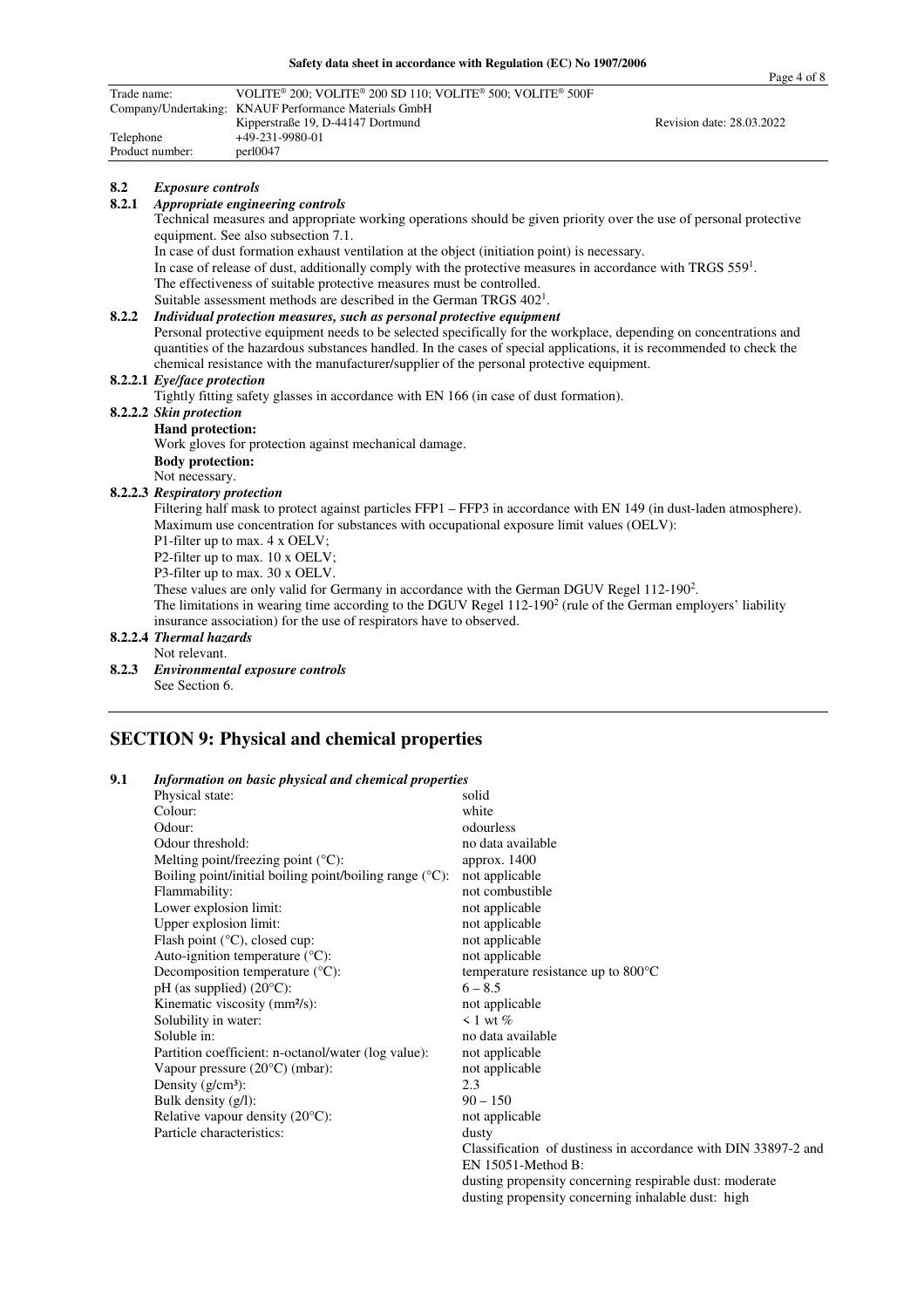| Trade name:     | VOLITE <sup>®</sup> 200: VOLITE <sup>®</sup> 200 SD 110: VOLITE <sup>®</sup> 500: VOLITE <sup>®</sup> 500F |                           |  |
|-----------------|------------------------------------------------------------------------------------------------------------|---------------------------|--|
|                 | Company/Undertaking: KNAUF Performance Materials GmbH                                                      |                           |  |
|                 | Kipperstraße 19, D-44147 Dortmund                                                                          | Revision date: 28.03.2022 |  |
| Telephone       | $+49-231-9980-01$                                                                                          |                           |  |
| Product number: | per10047                                                                                                   |                           |  |

## **9.2** *Other information*

None.

# **SECTION 10: Stability and reactivity**

| 10.1 | Reactivity                                                                                                |
|------|-----------------------------------------------------------------------------------------------------------|
|      | No data available for the product.                                                                        |
| 10.2 | <b>Chemical stability</b>                                                                                 |
|      | The product is stable under normal ambient and anticipated storage and handling conditions of temperature |
|      | and pressure.                                                                                             |
| 10.3 | <b>Possibility of hazardous reactions</b>                                                                 |
|      | When used as intended, no hazardous reaction known.                                                       |
| 10.4 | <b>Conditions to avoid</b>                                                                                |
|      | When used as intended, no particular conditions known.                                                    |
| 10.5 | Incompatible materials                                                                                    |
|      | Avoid contact with hydrofluoric acid.                                                                     |
| 10.6 | <b>Hazardous decomposition products</b>                                                                   |
|      | No hazardous decomposition products known.                                                                |
|      | For hazardous combustion products see subsection 5.2.                                                     |
|      |                                                                                                           |

# **SECTION 11: Toxicological information**

| 11.1 | Information on hazard classes as defined in Regulation (EC) No 1272/2008            |           |                                                                                                   |  |
|------|-------------------------------------------------------------------------------------|-----------|---------------------------------------------------------------------------------------------------|--|
|      | No data are available for the product.                                              |           |                                                                                                   |  |
|      | 11.1.1 Acute toxicity                                                               |           |                                                                                                   |  |
|      | LD50 rat, oral                                                                      | (mg/kg)   | No data available.                                                                                |  |
|      | LD50 rat, dermal                                                                    | (mg/kg)   | No data available.                                                                                |  |
|      | LC50 rat, inhalation                                                                | (mg/l/4h) | No data available.                                                                                |  |
|      | 11.1.2 Skin corrosion/irritation                                                    |           |                                                                                                   |  |
|      | No data available.                                                                  |           |                                                                                                   |  |
|      | 11.1.3 Serious eve damage/irritation                                                |           |                                                                                                   |  |
|      | No data available.                                                                  |           |                                                                                                   |  |
|      | 11.1.4 Respiratory or skin sensitisation                                            |           |                                                                                                   |  |
|      | No evidence of sensitive properties of perlite has been found.                      |           |                                                                                                   |  |
|      | 11.1.5 Germ cell mutagenicity                                                       |           |                                                                                                   |  |
|      | The substance is not classified as a germ cell mutagen.                             |           |                                                                                                   |  |
|      | 11.1.6 Carcinogenicity                                                              |           |                                                                                                   |  |
|      | The substance is not classified as carcinogenic.                                    |           |                                                                                                   |  |
|      | 11.1.7 Reproductive toxicity                                                        |           |                                                                                                   |  |
|      | The substance is not classified as toxic for the reproduction.                      |           |                                                                                                   |  |
|      | 11.1.8 Specific target organ toxicity (STOT)-single exposure                        |           |                                                                                                   |  |
|      |                                                                                     |           | The substance is not classified as a specific target organ toxicant after single exposure.        |  |
|      | 11.1.9 Specific target organ toxicity (STOT)-repeated exposure                      |           |                                                                                                   |  |
|      |                                                                                     |           | The substance is not classified as a specific target organ toxicant after repeated exposure.      |  |
|      | 11.1.10Aspiration hazard                                                            |           |                                                                                                   |  |
|      | The substance is not classified as an aspiration toxicant.                          |           |                                                                                                   |  |
|      | 11.1.11Symptoms related to the physical, chemical and toxicological characteristics |           |                                                                                                   |  |
|      |                                                                                     |           | If liberated dust is inhaled: irritant effect on the respiratory tract, e.g. burning, coughing.   |  |
|      | In case of contact of liberated dust with eyes: burning eyes, tears.                |           | 11.1.12Delayed and immediate effects as well as chronic effects from short and long-term exposure |  |
|      |                                                                                     |           | If liberated dust is inhaled: irritant effect on the respiratory tract, e.g. burning, coughing.   |  |
|      | In case of contact of liberated dust with eyes: burning eyes, tears.                |           |                                                                                                   |  |
| 11.2 | Information on other hazards                                                        |           |                                                                                                   |  |
|      | No data available for the substance.                                                |           |                                                                                                   |  |
|      | 11.2.1 Endocrine disrupting properties                                              |           |                                                                                                   |  |
|      | The substance does not have endocrine disrupting properties.                        |           |                                                                                                   |  |
|      | 11.2.2 Other information                                                            |           |                                                                                                   |  |
|      | None.                                                                               |           |                                                                                                   |  |
|      |                                                                                     |           |                                                                                                   |  |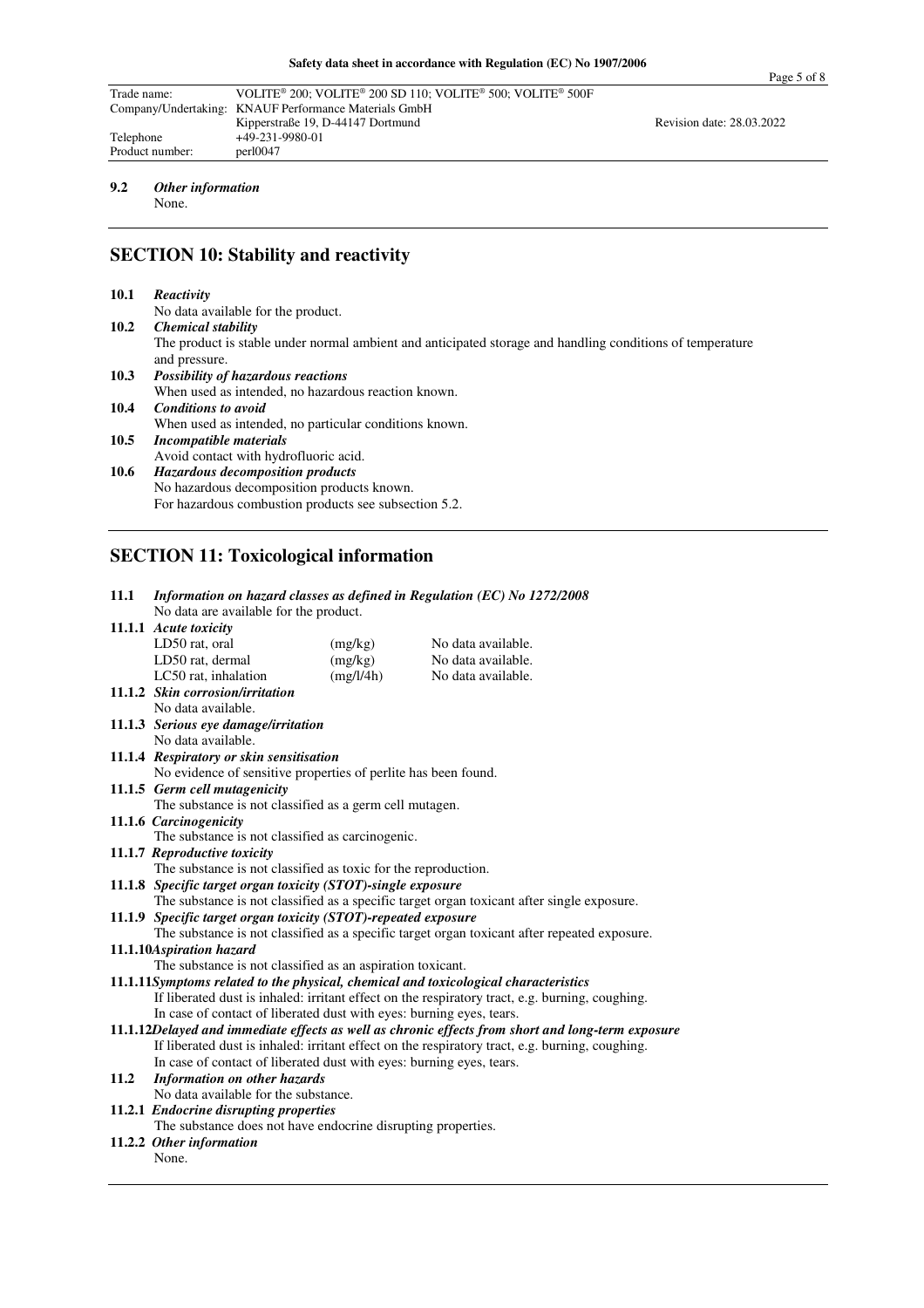|             |                                  |                                                              |                                                                                                                      | Page o o                  |
|-------------|----------------------------------|--------------------------------------------------------------|----------------------------------------------------------------------------------------------------------------------|---------------------------|
| Trade name: |                                  |                                                              | VOLITE® 200; VOLITE® 200 SD 110; VOLITE® 500; VOLITE® 500F                                                           |                           |
|             |                                  | Company/Undertaking: KNAUF Performance Materials GmbH        |                                                                                                                      |                           |
|             |                                  | Kipperstraße 19, D-44147 Dortmund                            |                                                                                                                      | Revision date: 28.03.2022 |
| Telephone   |                                  | +49-231-9980-01                                              |                                                                                                                      |                           |
|             | Product number:                  | perl0047                                                     |                                                                                                                      |                           |
|             |                                  | <b>SECTION 12: Ecological information</b>                    |                                                                                                                      |                           |
|             |                                  |                                                              |                                                                                                                      |                           |
| 12.1        | <b>Toxicity</b>                  |                                                              |                                                                                                                      |                           |
|             | <b>Aquatic toxicity:</b>         |                                                              |                                                                                                                      |                           |
|             | LC50                             | (fish)                                                       | No data available.                                                                                                   |                           |
|             | EC50                             | (daphnia)                                                    | No data available.                                                                                                   |                           |
|             | EC50                             | (algae)                                                      | No data available.                                                                                                   |                           |
|             |                                  | <b>Behaviour in sewage works:</b>                            |                                                                                                                      |                           |
|             |                                  |                                                              | Inorganic product, insoluble in water. Can be mechanically refined for the most part in waste water cleaning plants. |                           |
| 12.2        |                                  | Persistence and degradability                                |                                                                                                                      |                           |
|             |                                  | The product is insoluble in water.                           |                                                                                                                      |                           |
|             |                                  |                                                              | The methods for determining the biological degradability are not applicable to inorganic substances.                 |                           |
|             |                                  | Chemical oxygen demand (COD)                                 | No data available.                                                                                                   |                           |
|             |                                  | Biochemical oxygen demand (BOD5)                             | No data available.                                                                                                   |                           |
|             | AOX-hint                         |                                                              | Not to apply.                                                                                                        |                           |
| 12.3        | <b>Bioaccumulative potential</b> |                                                              |                                                                                                                      |                           |
|             |                                  |                                                              | The methods for determining the bioaccumulative potential are not applicable to inorganic substances.                |                           |
| 12.4        | Mobility in soil                 |                                                              |                                                                                                                      |                           |
|             |                                  | The product has not been tested.                             |                                                                                                                      |                           |
| 12.5        |                                  | <b>Results of PBT and vPvB assessment</b>                    |                                                                                                                      |                           |
|             |                                  |                                                              | The criteria for identifying substances as PBT and vPvB set out in Annex XIII of Regulation (EC) No 1907/2006        |                           |
|             |                                  | shall not apply to inorganic substances.                     |                                                                                                                      |                           |
| 12.6        |                                  | <b>Endocrine disrupting properties</b>                       |                                                                                                                      |                           |
|             |                                  | The substance does not have endocrine disrupting properties. |                                                                                                                      |                           |
| 12.7        | Other adverse effects            |                                                              |                                                                                                                      |                           |
|             | Ozone depletion potential        |                                                              | No data available.                                                                                                   |                           |
|             |                                  | Photochemical ozone creation potential                       | No data available.                                                                                                   |                           |
|             | Global warming potential         |                                                              | No data available.                                                                                                   |                           |
|             |                                  |                                                              | Contains according to the formulation following compounds of directives 2006/11/EC and 80/68/EEC:                    |                           |
|             | None.                            |                                                              |                                                                                                                      |                           |
|             |                                  |                                                              |                                                                                                                      |                           |

# **SECTION 13: Disposal considerations**

| 13.1 | Waste treatment methods                                                                                          |                                                                                         |                                                                          |  |  |
|------|------------------------------------------------------------------------------------------------------------------|-----------------------------------------------------------------------------------------|--------------------------------------------------------------------------|--|--|
|      | Waste disposal according to official state regulations.                                                          |                                                                                         |                                                                          |  |  |
|      | Consult the local waste disposal expert about waste disposal.                                                    |                                                                                         |                                                                          |  |  |
|      | Disposal operations/recovery operations according to Directive 2008/98/EC                                        |                                                                                         |                                                                          |  |  |
|      | Disposal operations                                                                                              | D 1                                                                                     | Deposit into or on to land                                               |  |  |
|      | Recovery operations                                                                                              | R 10                                                                                    | Land treatment resulting in benefit to agriculture or                    |  |  |
|      |                                                                                                                  |                                                                                         | ecological improvement                                                   |  |  |
|      | Properties of waste which render it hazardous in accordance with Annex III of Directive 2008/98/EC               |                                                                                         |                                                                          |  |  |
|      | Not relevant.                                                                                                    |                                                                                         |                                                                          |  |  |
|      | 13.1.1 Product / unused product                                                                                  |                                                                                         |                                                                          |  |  |
|      | Waste disposal corresponding to European Waste Catalogue. Wastes must be classified with respect to their origin |                                                                                         |                                                                          |  |  |
|      | and depending on different processing steps. The waste codes mentioned as follows are only constituted as our    |                                                                                         |                                                                          |  |  |
|      | recommendations. Referring to the particular case they should be completed or revised.                           |                                                                                         |                                                                          |  |  |
|      | EC waste code                                                                                                    | 17 06 04                                                                                |                                                                          |  |  |
|      | Waste notation                                                                                                   |                                                                                         | Insulation materials other than those mentioned in 17 06 01 and 17 06 03 |  |  |
|      | 13.1.2 Contaminated packaging                                                                                    |                                                                                         |                                                                          |  |  |
|      | Recommendation:                                                                                                  |                                                                                         | Contaminated packaging should be emptied as far as possible and after    |  |  |
|      |                                                                                                                  | appropriate cleansing may be taken for reuse.<br>Remove adhering residues mechanically. |                                                                          |  |  |
|      | Recommended cleansing agent:                                                                                     |                                                                                         |                                                                          |  |  |
|      | Packaging that cannot be cleaned:                                                                                |                                                                                         |                                                                          |  |  |
|      | EC waste code:                                                                                                   | 15 01 02                                                                                |                                                                          |  |  |
|      | Waste notation:                                                                                                  | Plastic packaging                                                                       |                                                                          |  |  |
|      |                                                                                                                  |                                                                                         |                                                                          |  |  |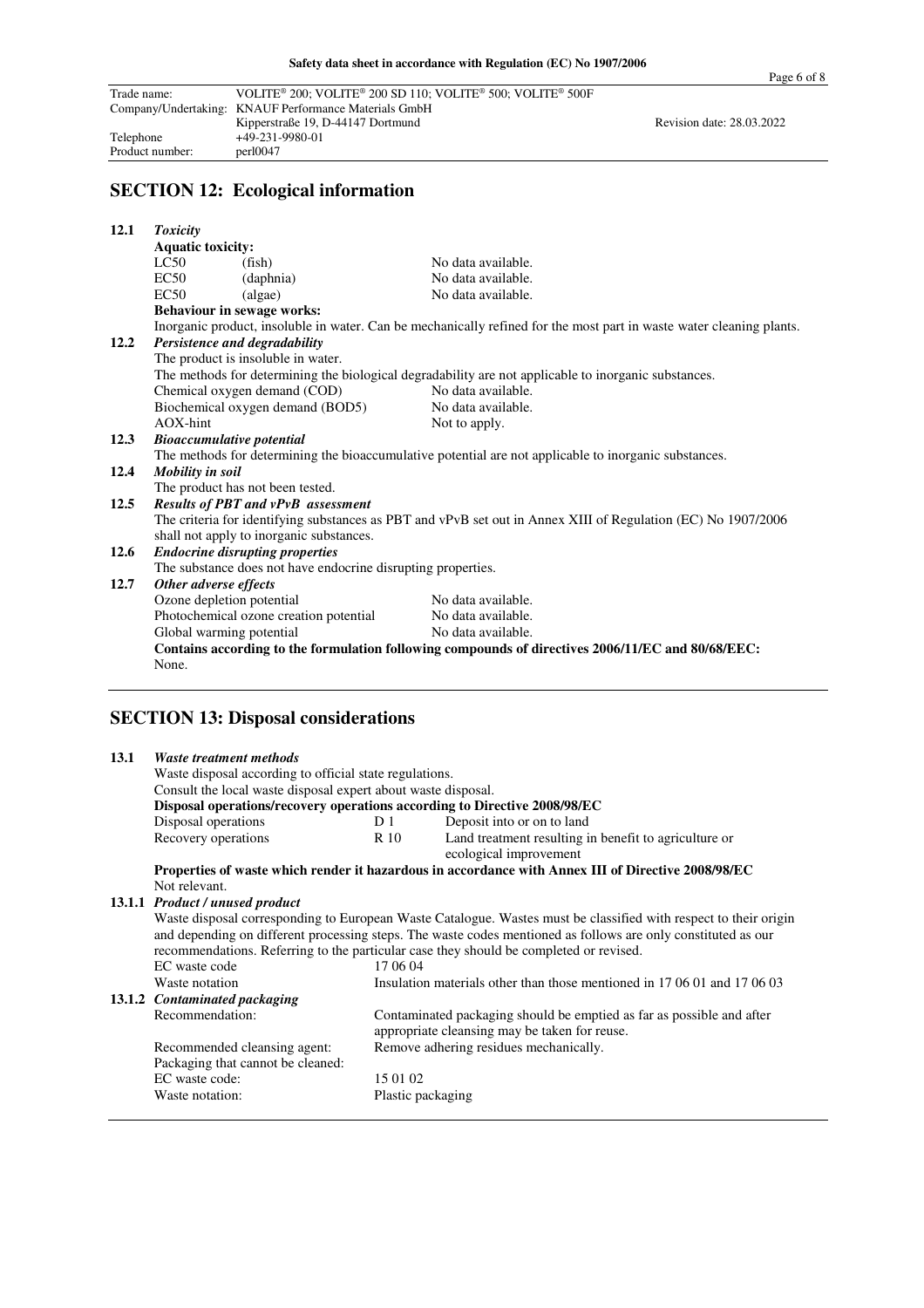| Trade name:                                           | VOLITE <sup>®</sup> 200; VOLITE <sup>®</sup> 200 SD 110; VOLITE <sup>®</sup> 500; VOLITE <sup>®</sup> 500F |                           |
|-------------------------------------------------------|------------------------------------------------------------------------------------------------------------|---------------------------|
| Company/Undertaking: KNAUF Performance Materials GmbH |                                                                                                            |                           |
|                                                       | Kipperstraße 19, D-44147 Dortmund                                                                          | Revision date: 28.03.2022 |
| Telephone                                             | +49-231-9980-01                                                                                            |                           |
| Product number:                                       | per10047                                                                                                   |                           |

#### **SECTION 14: Transport information**

**14.1** *UN number or ID number* 

No dangerous good in accordance with the UN Model Regulations (ADR/RID/ADN/IMDG/ICAO/IATA).<br>14.2 *UN proper shipping name* **14.2** *UN proper shipping name* 

- Not relevant. **14.3** *Transport hazard class(es)*
- Not relevant. **14.4** *Packing group*
- Not relevant.<br>14.5 Environment
- **14.5** *Environmental hazards*  Not relevant.
- **14.6** *Special precautions for user*  Not relevant.
- **14.7** *Maritime transport in bulk according to IMO instruments*  Not relevant.

|      | <b>SECTION 15: Regulatory information</b>                                                                                                        |                                                                                                         |  |  |  |
|------|--------------------------------------------------------------------------------------------------------------------------------------------------|---------------------------------------------------------------------------------------------------------|--|--|--|
| 15.1 | Safety, health and environmental regulations/legislation specific for the substance or mixture                                                   |                                                                                                         |  |  |  |
|      | 15.1.1 Information regarding relevant Union safety, health and environmental provisions                                                          |                                                                                                         |  |  |  |
|      | Regulation (EC) No 1907/2006:                                                                                                                    | Annex $V(7)$ (perlite)                                                                                  |  |  |  |
|      |                                                                                                                                                  | (exemptions from the obligation to register)                                                            |  |  |  |
|      | Conditions of restriction in accordance                                                                                                          |                                                                                                         |  |  |  |
|      | with Annex XVII Regulation (EC) No 1907/2006:                                                                                                    | None                                                                                                    |  |  |  |
|      | The substance is not classified as a substance of very high concern (SVHC) in accordance with Article 59 of the<br>Regulation (EC) No 1907/2006. |                                                                                                         |  |  |  |
|      | 15.1.2 Information regarding national laws/national measures that may be relevant (for Germany only)                                             |                                                                                                         |  |  |  |
|      | Indications on restriction of occupation:                                                                                                        | Not relevant                                                                                            |  |  |  |
|      | Major Accident Ordinance:                                                                                                                        | Not relevant                                                                                            |  |  |  |
|      | Fire and explosion hazards:                                                                                                                      | Not relevant                                                                                            |  |  |  |
|      | Regulation on clean air (TA Luft):                                                                                                               | Number 5.2.1 (exhaust stream in case of liberation of<br>dust during processing and treatment)          |  |  |  |
|      | Water hazard class:                                                                                                                              | Non-hazardous to water                                                                                  |  |  |  |
|      |                                                                                                                                                  | (according to § 3(2) sentence 2 $A w S V$ ) <sup>3</sup>                                                |  |  |  |
|      | German Ordinance on Hazardous Substances                                                                                                         |                                                                                                         |  |  |  |
|      | (in accordance with EC-Directive 98/24/EC):                                                                                                      | Article 6 must be observed.                                                                             |  |  |  |
|      | In case of liberation of dust during processing and treatment:                                                                                   |                                                                                                         |  |  |  |
|      | German ordinance on Hazardous Substances                                                                                                         |                                                                                                         |  |  |  |
|      | (in accordance with EC-Directive 98/24/EC):                                                                                                      | Articles 7, 8, 9, 14, Annex I No 2                                                                      |  |  |  |
|      | Regulation on Occupational Medical Prevention (ArbMedVV):                                                                                        | Annex, Part $1(1)$ :                                                                                    |  |  |  |
|      |                                                                                                                                                  | Obligatory prophylaxis: The employer shall arrange<br>occupational medical prophylaxis for workers con- |  |  |  |
|      |                                                                                                                                                  | ducting activities with exposure to inhalable dust,                                                     |  |  |  |
|      |                                                                                                                                                  | if the occupational exposure limit value is exceeded.                                                   |  |  |  |
|      |                                                                                                                                                  | Annex, Part 1 (2):                                                                                      |  |  |  |
|      |                                                                                                                                                  | Prophylaxis offer: For activities involving inhalable                                                   |  |  |  |
|      |                                                                                                                                                  | dust occupational medical prevention has to be                                                          |  |  |  |
|      |                                                                                                                                                  | offered.                                                                                                |  |  |  |

offered. Technical Rules for Hazardous Substances<sup>1</sup>: : TRGS 400, 402, 500, 510, 555, 559, 900 Rules of the employers' liability insurance association<sup>2</sup>: : DGUV Regel 112-190, 112-192 Information of the employers' liability insurance association<sup>2</sup>: : DGUV Information 240-014 Classification in accordance with the easy-to-use workplace control scheme for hazardous substances of the Federal Institute for Occupational Safety and Health, version 2.2, 2014<sup>4</sup> : inhalation: hazard group A

 (in case of release of mineral dust, the protective measures in accordance with TRGS 559<sup>1</sup> should be applied preferably)

#### **15.2** *Chemical safety assessment*

No chemical safety assessment has been carried out.